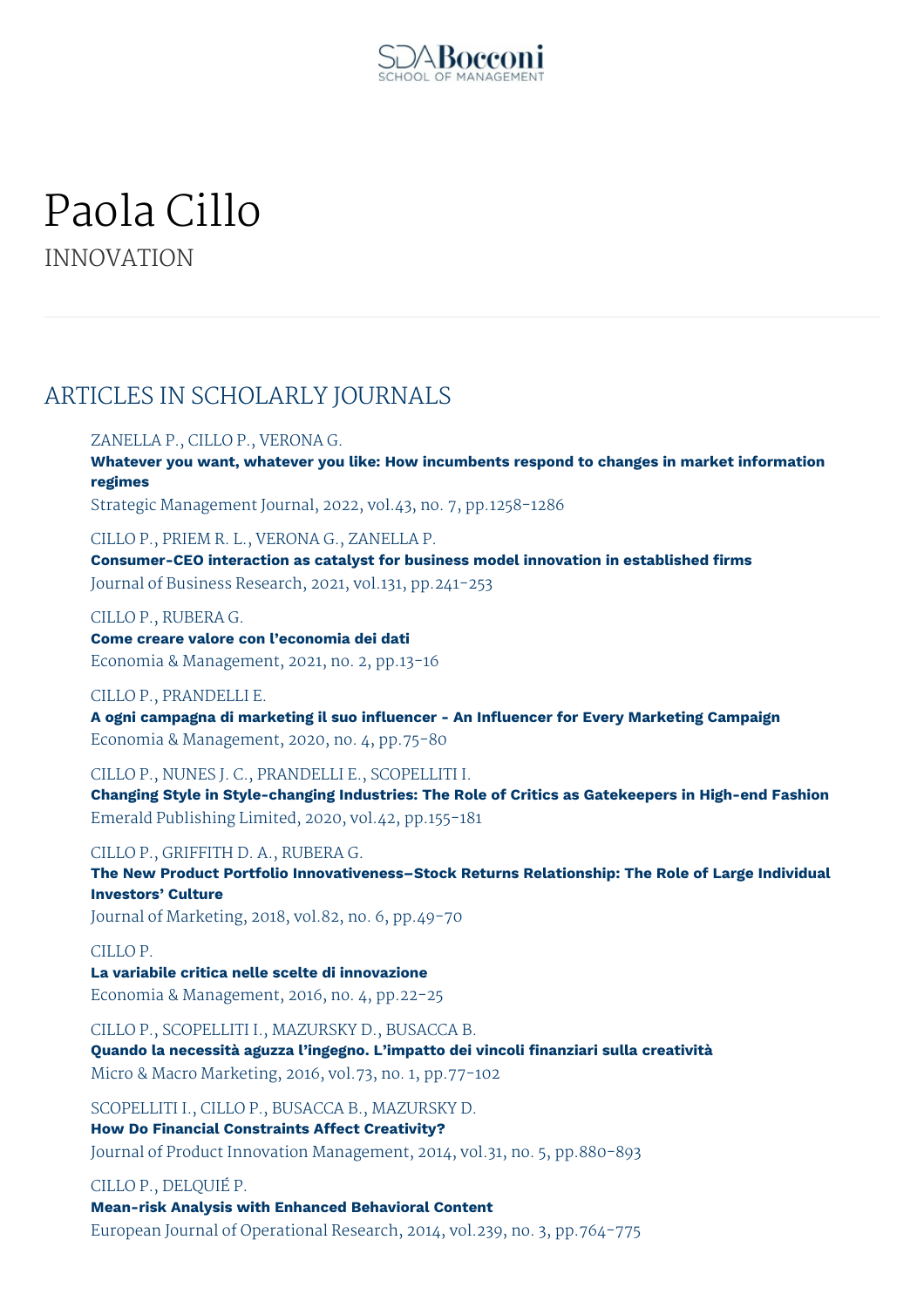# PRANDELLI E., CILLO P.

**Come la critica influenza le scelte di cambiamento delle imprese: un'analisi longitudinale sull'innovazione stilistica nel settore della moda**

Finanza, Marketing e Produzione, 2012, vol.30, no. 1, pp.69-92

# SCOPELLITI I., CILLO P., MAZURSKY D.

**Stupire o Persuadere? Strategie di Lancio di un Nuovo Stile nel Settore della Moda** Economia & Management, 2011, no. 5, pp.67-82

# TROILO G., CILLO P., DE LUCA L. M.

**Market information approaches, product innovativeness, and firm performance: An empirical study in the fashion industry**

Research Policy, 2010, vol.39, no. 9, pp.1242-1252

VERONA G., CILLO P. **Artista o trendsetter? Il dilemma dell'innovatore nei settori simbolici** Economia & Management, 2010, no. 2, pp.81-100

# CAPPETTA R., CILLO P.

**Managing integrators where integration matters: insights from symbolic industries** The International Journal of Human Resource Management, 2008, vol.19, no. 12, pp.2235-2251

# CILLO P., VERONA G.

**Search Styles in Style Searching: Exploring Innovation Strategies in Fashion Firms** Long Range Planning, 2008, vol.41, no. 6, pp.650-671

# CILLO P.

**The Role of Market Knowledge in Sustaining Innovation. Evidence from the Fashion Industry** Sinergie, 2007, vol.26, pp.155-165

# CILLO P., VERONA G., VICARI S.

**The interlink between resources and capabilities: towards a theoretical frame for the development of dynamic capabilities**

International Journal of Learning and Intellectual Capital, 2007, vol.4, no. 1/2, pp.111-131

# CAPPETTA R., CILLO P., PONTI A.

**Convergent designs in fine fashion: An evolutionary model for stylistic innovation** Research Policy, 2006, vol.35, no. 9, pp.1273-1290

#### CILLO P.

# **Fostering Market Knowledge Use in Innovation:**

European Management Journal, 2005, vol.23, no. 4, pp.404-412

# VICARI S., CILLO P., VERONA G.

**Capacità Creativa e Innovazione: Un'analisi esplorativa resource-based** Sinergie, 2005, vol.67, no. 5, pp.123-147

# CILLO P., DE LUCA L., MAZURSKY D., TROILO G.

**Orientamento al mercato e innovazione nei settori creativi. Una ricerca nel settore della moda** Finanza, Marketing e Produzione, 2005, vol.1, pp.23-45

#### BUSACCA B., CILLO P.

**Le priorità del marketing management: una prospettiva europea** Mercati e Competitività, 2004, no. 0, pp.133-157

# BUSACCA B., CILLO P.

**Trend in marketing. I risultati di una ricerca esplorativa sulle imprese europee** Economia & Management, 2004, no. 4, pp.42-45

#### CILLO P.

**Market learning capability: A framework to sustain innovation through market knowledge**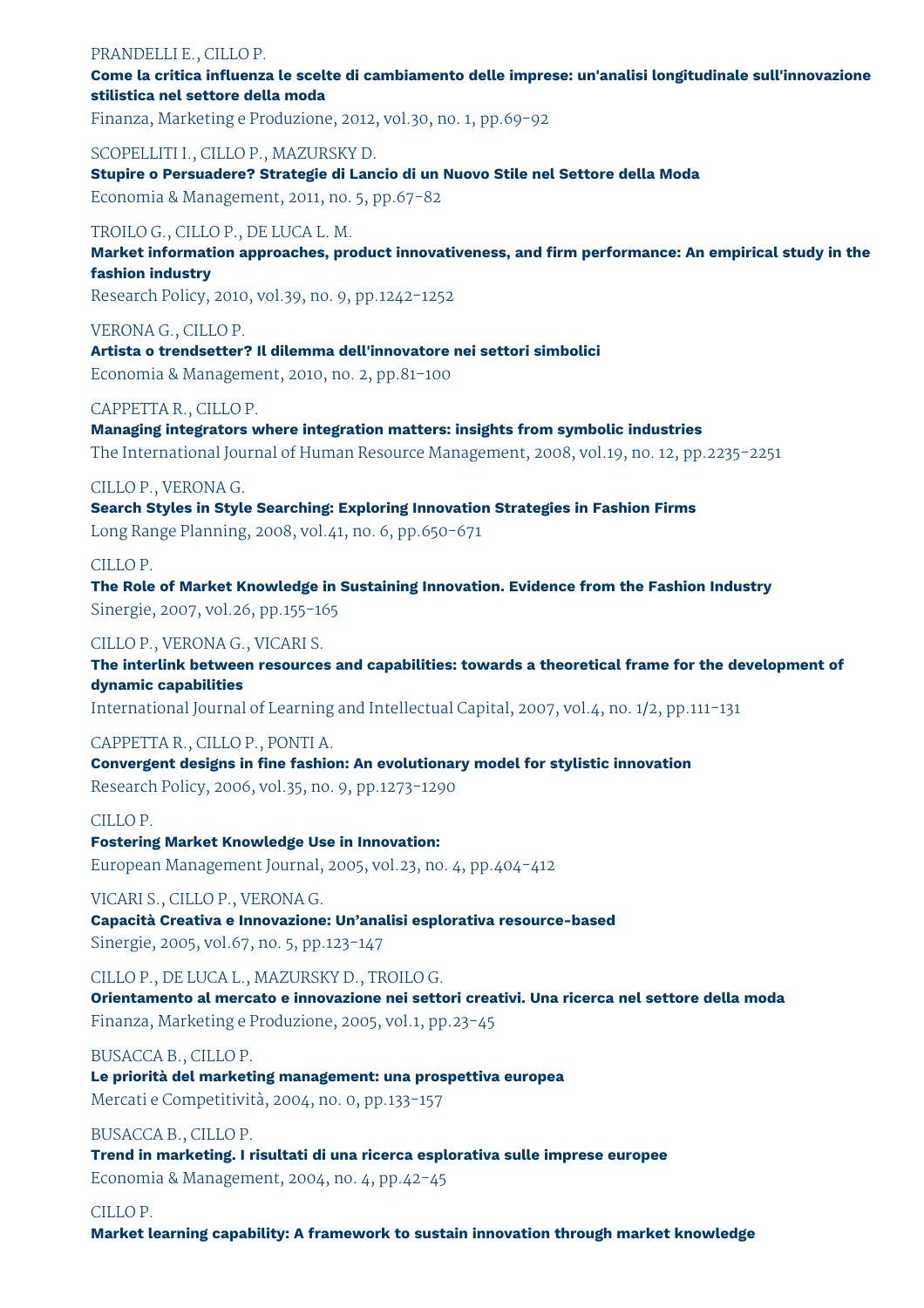Finanza, Marketing e Produzione, 2003, vol.2, pp.47-69

CILLO P., TROILO G. **Il ruolo del senso di appartenenza nell'evoluzione dei distretti industriali: una proposta metodologica** Finanza, Marketing e Produzione, 2002, vol.1, pp.63-93

CILLO P., TROILO G. **Rovistare nel Passato per Progettare il Futuro: Evidenze da un Campione di Aziende Italiane** Economia & Management, 2002, no. 3, pp.62-63

BUSACCA B., CASTALDO S., CILLO P. **La gestione della multicanalità** Economia & Management, 2001, no. 1, pp.14-33

CILLO P., PADULA G. **La market orientation nel business to business. Il caso Alcantara** Micro & Macro Marketing, 2001, vol.1, pp.171-194

CAPPETTA R., CILLO P., PONTI A. **L'innovazione nel prêt-à-porter: un'analisi longitudinale di Vogue Italia (1984-1999)** Economia & Management, 2001, no. 3, pp.85-94

CILLO P., LANZA A. **La costruzione dell'identità di marca: Il caso Diesel** Micro & Macro Marketing, 2000, vol.1, pp.129-146

CASTALDO S., CILLO P. **Trust-oriented marketing. La nuova frontiera del loyalty management nelle imprese commerciali.** Economia & Management, 2000, no. 6, pp.73-89

# RESEARCH MONOGRAPHS

VICARI S., CILLO P., RACCAGNI D. **Product Innovation - Dall'idea al lancio del nuovo prodotto** Egea, Milano, Italy, 2013

CILLO P. **Innovazione E Mercato** Carocci Editore, Roma, Italy, 2004

# **TEXTBOOKS**

VICARI S., CILLO P., RACCAGNI D. **Product Innovation and Market Creation** Egea, Milano, Italy, 2011

CONTRIBUTION TO CHAPTERS, BOOKS OR RESEARCH MONOGRAPHS

CILLO P., PRANDELLI E.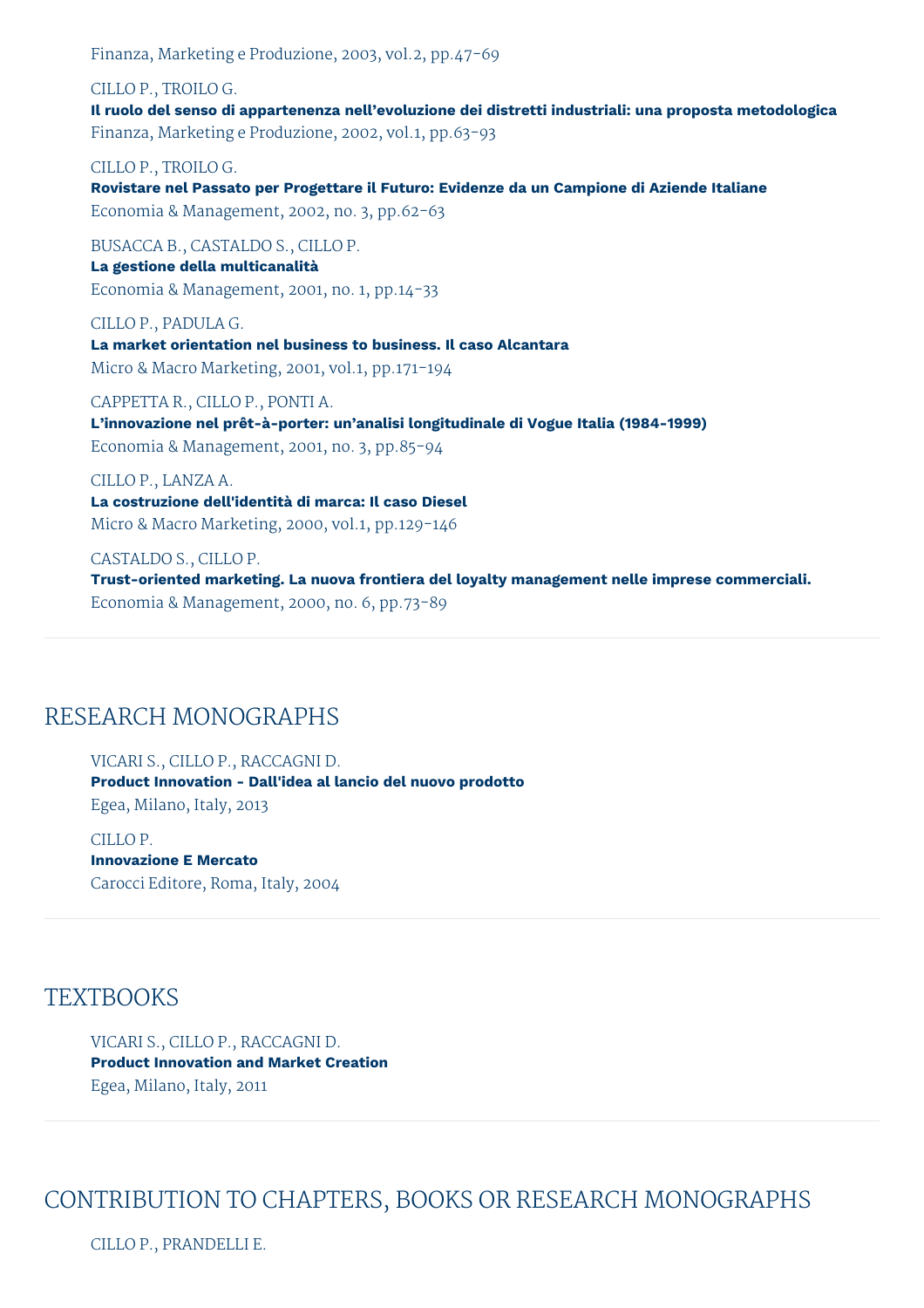**Far leva sulla creatività dei consumatori per alimentare con continuità il processo innovativo: evidenze empiriche dal settore moda** in *Marketing, una disciplina fantastica: omaggio a Enrico Valdani* Busacca Bruno, Costabile Michele (Eds),Egea, pp.187-212, 2018

#### CILLO P., RUBERA G.

**L'innovazione come leva strategica per attrarre e trattenere gli investitori** in *Marketing, una disciplina fantastica: omaggio a Enrico Valdani* Busacca Bruno, Costabile Michele (Eds),Egea, pp.213-248, 2018

#### CILLO P., PRANDELLI E.

**Luxury Customer Experience and Engagement What Is the Impact of In-Store Technology?** in *Online Luxury Retailing: Leveraging Digital Opportunities - Research, Industry Practice,and Open Questions* B. Kahn (Eds),Baker Retailing Center, the Wharton School - University of Pennsylvania, pp.33-44, 2016

#### PRANDELLI E., CILLO P.

**Innovation in Symbolic Industries. The Influence of Critical Audience's Evaluations on Fashion Companies' Behavior** in *Prodotto, consumatore e politiche di mercato quarant'anni dopo. Scritti in onore di Stefano podestà* Carù A., Borghini S., Golfetto F., Pace S., Rinallo D., Visconti L., Zerbini F. (Eds),Egea, pp.429-443, 2012

#### CILLO P., VERONA G.

**Sviluppo di Nuovi Prodotti** in *Marketing e Fiducia* S. Castaldo (Eds),Il Mulino, pp.357-380, 2010

BUSACCA B., CILLO P., MAZURSKY D.

**From Market Research to Creativity Templates: Leveraging Tacit Knowledge for Ideation** in *Strategic Market Creation: A New Perspective on Marketing and Innovation Management* Carù A., Tollin K. (Eds),John Wiley & Sons, Ltd, pp.3-26, 2008

#### VICARI S., CILLO P.

**Developing a Brokering Capacity within the Firm. The Enactment of Market Knowledge** in *The Future Of Knowledge Management*

Renzl B.; Matzler K.; Hinterhuber H. (Eds),Palgrave Macmillan, pp.184-204, 2006

# CILLO P., CASTALDO S., ZERBINI F.

**Strategie e strumenti per lo sviluppo della relazione con i clienti** in *Distribuzione: Retailing e Acquirente* S. Castaldo (Eds),Il Sole 24 Ore - Università Bocconi Editore - La Repubblica, pp.338-368, 2006

#### OSTILLIO M. C., CILLO P.

**Internet Customer Database: costruzione, gestione e struttura di un sistema informativo sul cliente in rete** in *Il management nell'economia digitale*

Scott W. G., Murtula M., Stecco M. (Eds),Il Sole 24 Ore, 2003

# BUSACCA B., CILLO P.

**Marketing, creatività e innovazione** in *Creatività e innovazione di prodotto* Goldenberg J., Mazursky D. (Eds),Etas Libri, 2003

# CILLO P., VERONA G.

**Digital Marketing** in *Technology Management Handbook* S.Vicari (Eds),Egea, 2001

#### CILLO P., PRANDELLI E.

**La metamediazione: gestire le interazioni in un'economia virtuale** in *Il management nell'era della connessione* S. Vicari (Eds),Egea, pp.97-123, 2001

# ARTICLES UPON REQUEST/INVITATION

# CILLO P., PRANDELLI E.

**Social CRM: quando i big data rafforzano i legami con i clienti**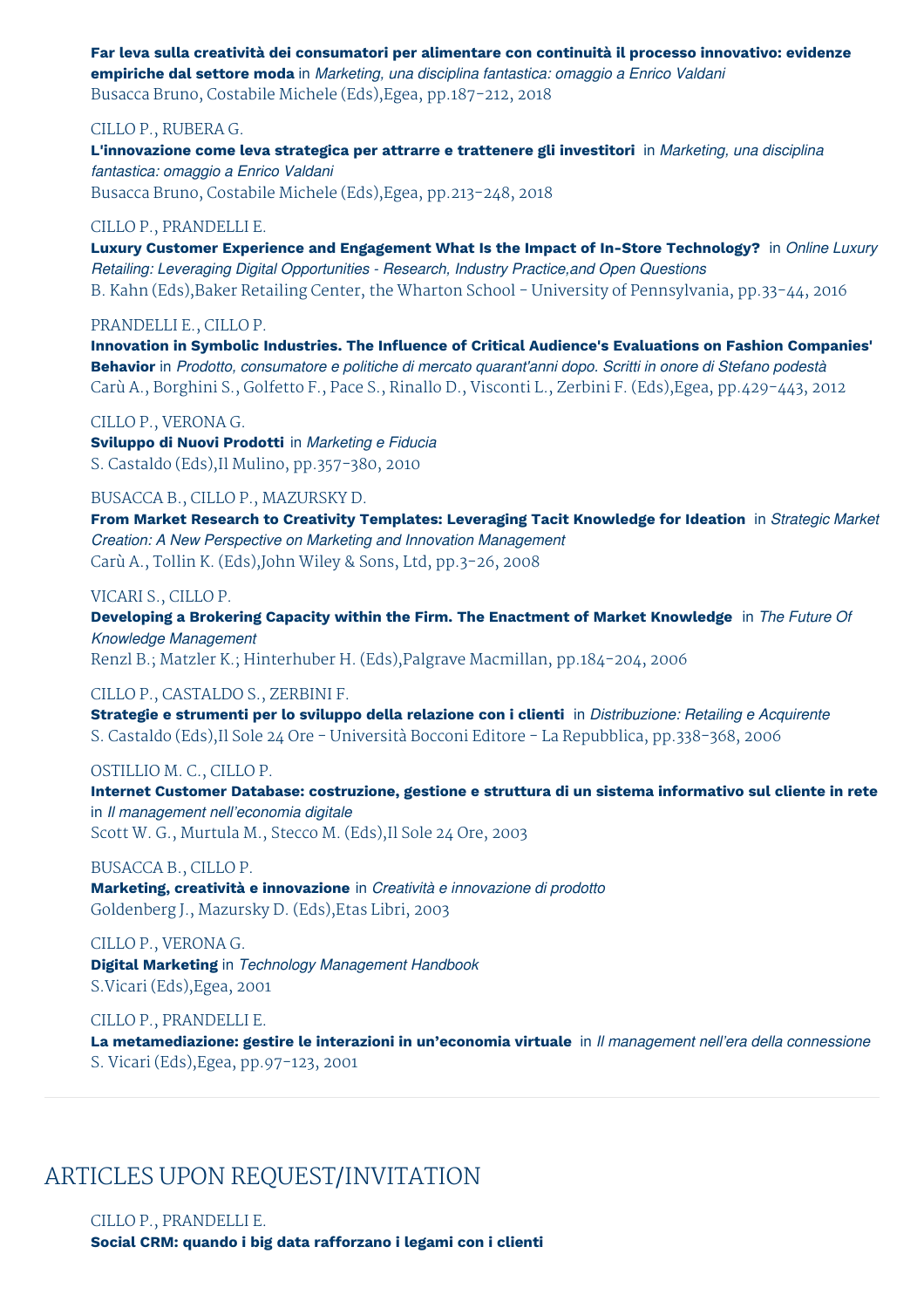# CASES IN INTERNATIONAL CASE COLLECTIONS

CILLO P., DE LUCA L. M., VICARI S. **The Launch and Repositioning of a New Product Worldwide: Tetra Prisma Aseptic** 2006, The Case Centre, Great Britain

# PROCEEDINGS/PRESENTATIONS

#### CILLO P., BALOCCO F., RUBERA G.

**A Natural L:anguage Processing Analysis of the Effect of Quaralls on Analyst Ratingsterly CoC** *AMA Winter Conference, February 23-25, 2018, New Orleans, LA, United States of America*

#### CILLO P., RUBERA G.

**The Effect of Innovation on Investor Acquisition and Retention** *AMA Winter Conference - February 17-19, 2017, Orlando, FL, United States of America*

#### CILLO P., ZANELLA P., VERONA G.

**How Firms Sustain Performance in Face of Technological Change in the Music Industry** *Strategic Management Society 36th Annual Conference - September 17-20, 2016, Berlin, Germany*

## VERONA G., CILLO P., ZANELLA P.

**Understanding and involving consumers in value creation: A conceptual frame for strategic management studies**

*Strategic Management Society Conference -October 3-6, 2015, Denver, United States of America*

# VERONA G., CILLO P., ZANELLA P.

**Understanding and involving consumers in value creation: A conceptual frame for strategic management studies**

*Academy of Management Annual Meeting - August 7-11, 2015, Vancouver, Canada*

#### NUNESM J., DREZE X., CILLO P., PRANDELLI E., SCOPELLITI I.

# **How Fashion Designers Develop New Styles: Creative Epiphany Versus Market Feedback**

73rd Annual Meeting of the Academy of Management 'Capitalism in Question' - August 9-132013, Orlando. FL. United *States of America*

CILLO P., DREZE X., NUNES J., PRANDELLI E., SCOPELLITI I.

**The Effect of Critical Evaluation on Aesthetic Innovation: Debunking the Myth of Designer as Dictator** 73rd Annual Meeting of the Academy of Management 'Capitalism in Question' - August 9-132013, Orlando, FL, United *States of America*

#### CILLO P., DREZE X., NUNES J., PRANDELLI E., SCOPELLITI I.

**The Effect of Critical Evaluation on Aesthetic Innovation: Debunking the Myth of Designer as Dictator** 42nd EMAC Annual Conference 'Lost in Translation: Marketing in an Interconnected World' - June 4-7 2013, Istanbul, *Turkey*

# SCOPELLITI I., CILLO P., MAZURSKY D.

**A glance at the future. effects of anticipated disclosure of new product concepts**

*41th EMAC Conference Marketing to Citizens Going beyond Customers and Consumers - 22-25 May, 2012, Lisbon, Portugal*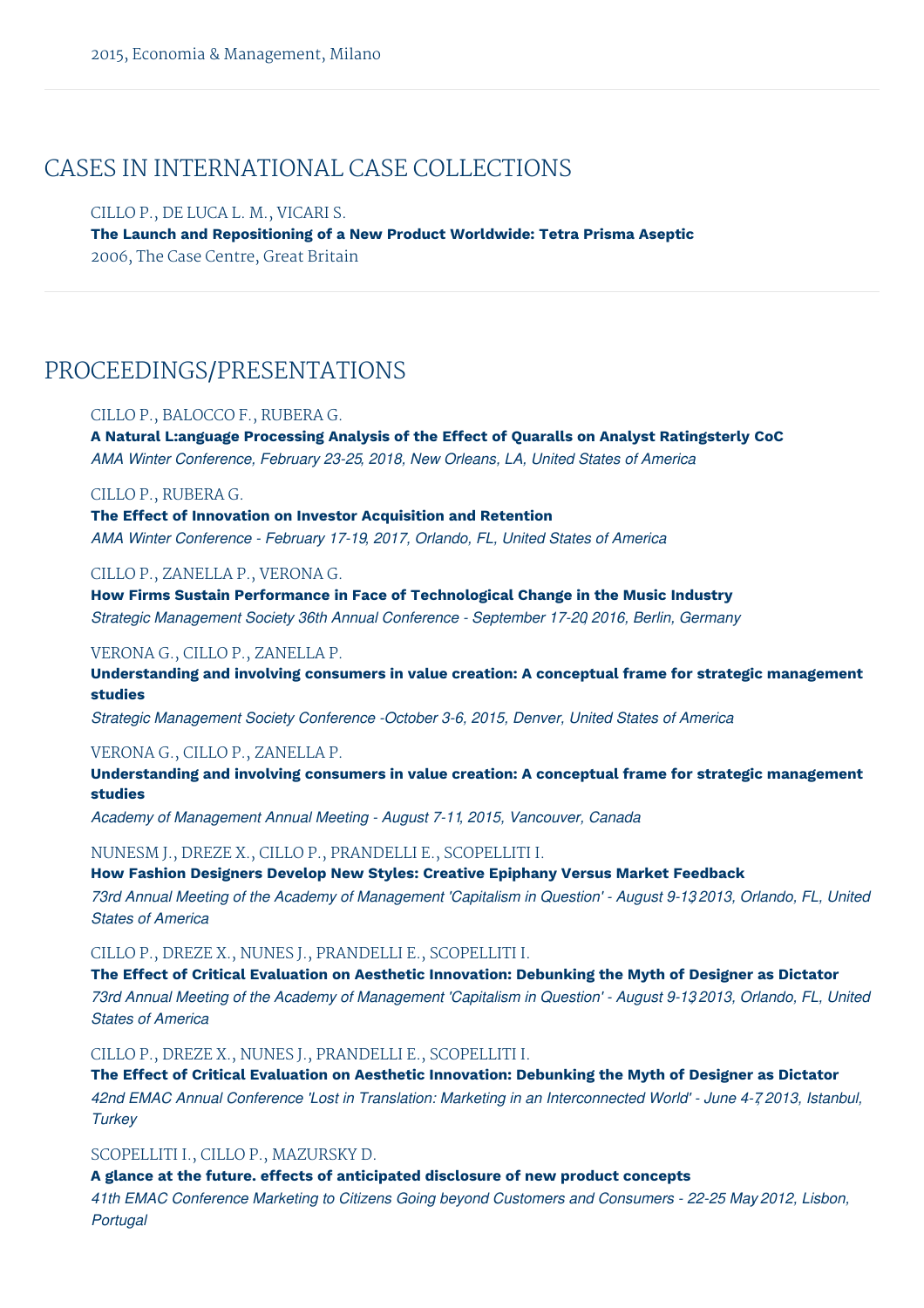## SCOPELLITI I., CILLO P., MAZURSKY D.

**Does exposure to concept products affect consumer judgment of marketed products?** *2011 Summer Marketing Educators' Conference - 5-7 August, 2011, San Francisco, United States of America*

SCOPELLITI I., CILLO P., BUSACCA B., MAZURSKY D. **Financial constraints and individual antecedents of creativity in problem solving** *40th EMAC Conference - May 24 – 27, 2011, Ljubljana, Slovenia*

#### SCOPELLITI I., CILLO P., BUSACCA B., MAZURSKY D.

**Effects of financial constraints and novelty seeking on consumer creativity** *SCP 2011 Winter Conference - February 24-27, 2011, Atlanta, United States of America*

#### CILLO P., PRANDELLI E.

**Innovation patterns in global fashion: firms' behavior and the influence of critical audience evaluation** *Strategic Management Society Conference - September 12-15, 2010, Roma, Italy*

# CILLO P., PRANDELLI E.

**Identity and conduct in global fashion: the influence of critical audience evaluation on firms' innovation patterns**

*26th EGOS Colloquium - July 1-3, 2010, Lisbon, Portugal*

#### CILLO P., SCOPELLITI I., MAZURSKY D.

**Shock 'n' Shop. Exaggeration and Structural Alignment in a New Design Launch** *The 6 senses. The essentials of marketing - May, 2010, Copenhagen, Denmark*

#### CILLO P., SCOPELLITI I., MAZURSKY D.

**Effects of exaggerate priming and fluent processing on the evaluation of design** *CFP: 2009 North American Conference - 22-25 October, 2009, Pittsburgh, United States of America*

#### NOORDHOFF C., CHANDY R., CILLO P., NARASIMHAN O., PRABHU J.

**Explaining pattern in foreign market launch** *2009 INFORMS Marketing Science Conference - June 4-6,, 2009, Ann Arbor, Michigan, United States of America*

#### CILLO P., SCOPELLITI I., MAZURSKY D.

**Effects of Extreme Priming and Processing Fluency on the Evaluation of Design** *38th EMAC Conference - 26-29 May, 2009, Nantes, France*

#### CHANDY R., NARASIMHAN O., CILLO P., PRABHU J.

**Designing coolness: brand building in the global fashion industry** *Marketing Science Conference - 12-14 June, 2008, Vancouver, Canada*

#### VERONA G., CILLO P.

**Search style in style searching: learning exploration strategies from fashion firms** *27th SMS Annual International Conference - October 14-17, 2007, San Diego, United States of America*

#### CILLO P., CAPPETTA R.

**Managing Integrators Where Integration Matters: Insights From Symbolic Industries** *Academy of Management Annual Meeting - August 3-8, 2007, Philadelphia, United States of America*

#### VERONA G., CILLO P.

**Search Style In Style Searching: Learning Exploration Strategies From Fashion Firms** *Academy Of Management Conference -August 3-8, 2007, Philadelphia, United States of America*

#### CAPPETTA R., CILLO P.

**Harmonizing the Organizational System of Meanings: The Power of Stylistic Innovation** *Academy of Management Annual Meeting - August 5-10, 2005, Honolulu, United States of America*

#### CAPPETTA R., CILLO P., PONTI A.

**Dominant Design in Fine Fashion: An Evolutionary Model for Symbolic Innovation** *Academy of Management Annual Meeting - August 6-11, 2004, New Orleans, United States of America*